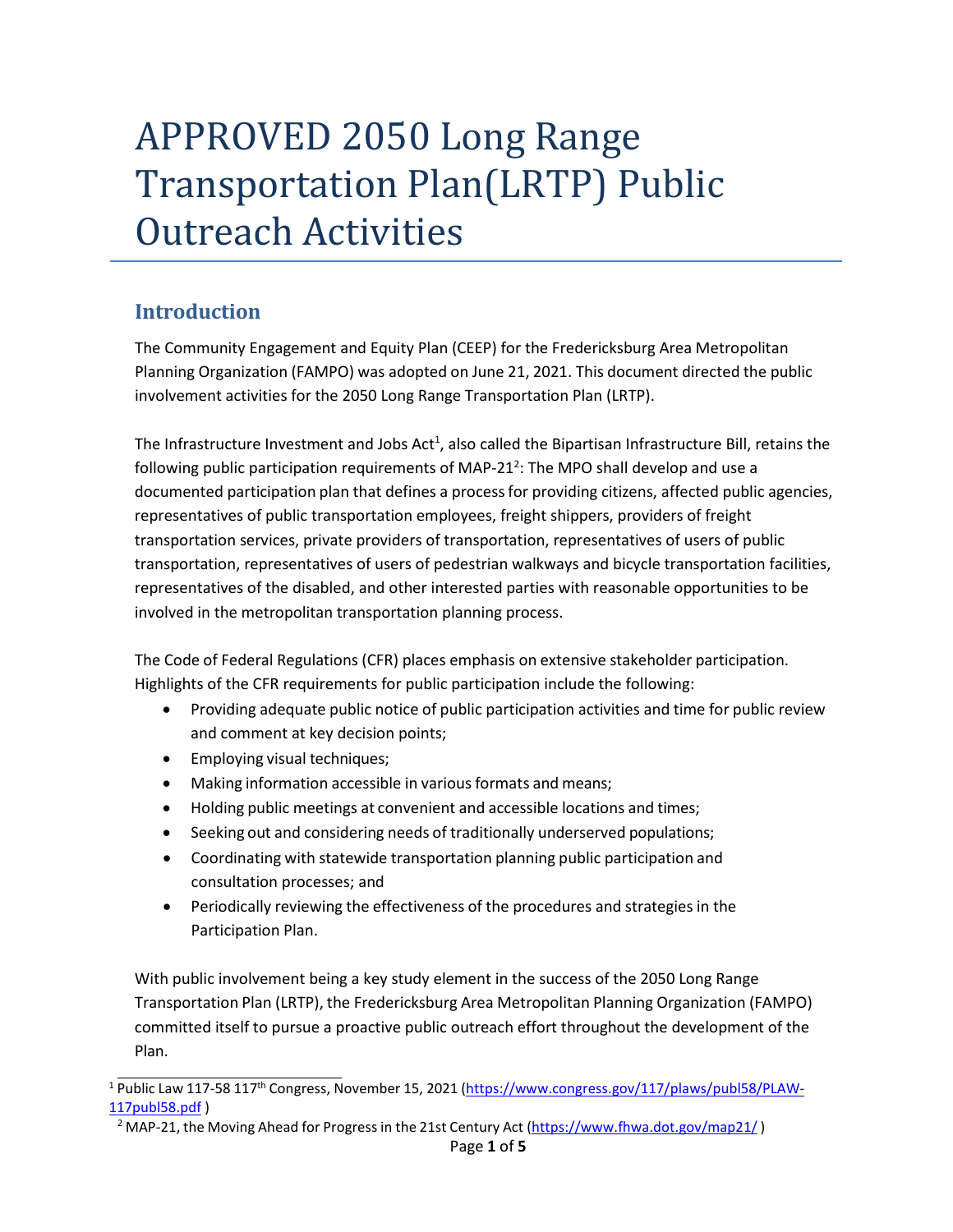# **Outreach Activities**

FAMPO developed an outreach plan to effectively reach both the general population and also to target those specific populations within the resources available. Public outreach efforts focused on soliciting community involvement in order to maximize awareness and provide a forum for public participation in order to build support and gain public input for the Plan. It provided early and ongoing opportunities to share information, bring together varied points of view, and obtain input from diverse stakeholders. Critical points in the study were identified to allow focused public input and gauge support for study recommendations.

As part of the effort to ensure environmental justice, special attention was given to encourage participation from a wide array of stakeholders, including representation from traditionally underserved, low-income, and minority communities within the FAMPO area. Similarly, the MPO strives to include the elderly and disabled population in planning efforts in the FAMPO Region. Input from all segments of the population and all neighborhoods in the community are critical to effective transportation planning. The specific efforts developed and implemented as part of the LRTP outreach plan are detailed below.

In the fall of 2020, FAMPO Staff worked on early outreach efforts for the 2050 LRTP. These efforts included conducting a survey, designed by the Technical Advisory Committee, Citizens Transportation Advisory Committee, and FAMPO staff. The goal of this survey was to develop the Region's new transportation goals and objectives. The survey was live from November 2020 to December 2020 and had over 330 responses. The survey was distributed via a press release, informative videos, social media ads and posts, a feature in the Virginia Railway Express (VRE) newsletter and website, over 470 emails, flyers at libraries, breweries, and cafes, in-person outreach at FREDericksburg Regional Transit (FRED) Central and on FRED buses, and lastly with a Facebook Live collaboration with Healthy Generations Area Agency on Aging's (HGAAA) FRED Travel Trainer. The goals and objectives developed from this survey were approved by the Policy Committee on February 22, 2021.

In the beginning of 2021, a survey was developed to gain an understanding of how the public was interacting with the transportation network. The FAMPO Transportation Improvements Survey was live between May 25, 2021 and June 18, 2021 and was the most successful survey effort undertaken by FAMPO. To promote the survey various tabling events were hosted at regional farmers markets and FRED Central, flyers and posters were placed on FRED buses, libraries, bars, restaurant lobbies, and distributed to the ten largest companies in the region. Additionally, the three FAMPO jurisdictions sent mass emails to their staff members to complete the survey. Lastly, the survey was promoted twice in the Free Lance Star, a local news outlet, and four times on the radio News Talk 1230am – VFVA. Overall, 1,060 participants completed the survey and the results were incorporated into the chapters of the 2050 LRTP.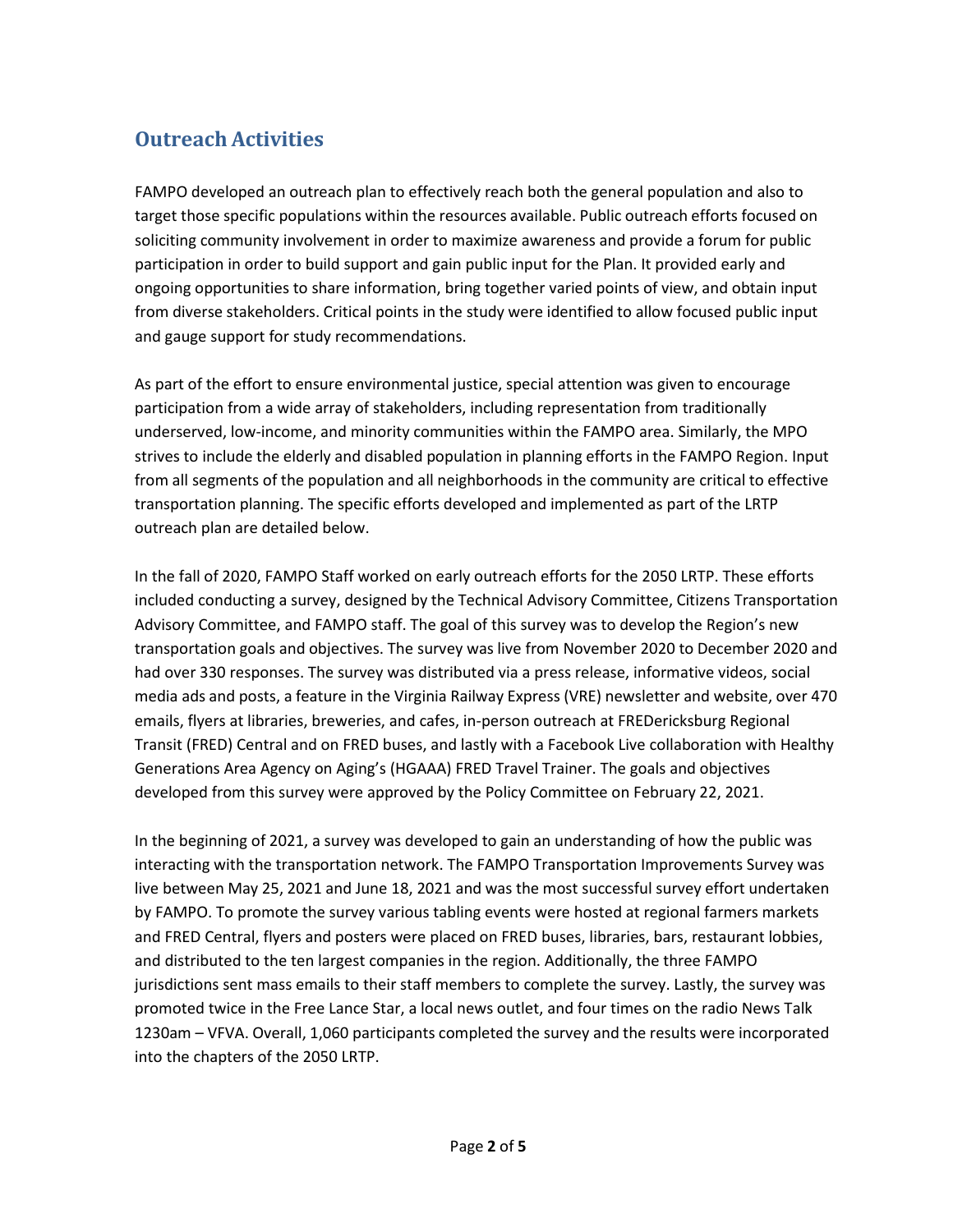In the summer of 2021, a public involvement effort was conducted for the 2050 Fiscally Constrained Long-Range Plan (CLRP), which is a fiscally constrained list of transportation projects expected to be implemented or constructed by 2050. The public engagement effort began in October 2021 and ended in September 2021 with FAMPO Policy Board approval of the project list. In total eight comments were received in relation to the draft list.

#### **Contact Database**

The contact database contains over 2,000 individuals and organizations throughout the FAMPO Region which consists of the counties of Stafford County, Spotsylvania County, and the City of Fredericksburg. The database included representation from all segments of the population. The contact database also includes State and Federal contacts and Title VI leaders in our Region.

#### *Compilation Methodology*

The objective of the database was to be inclusive as possible. Existing databases such as the following were compiled and expanded:

- Business organizations and councils;
- County and City planning boards, board of commissioners;
- County and City diversified mailing lists; and
- Cultural, business, and advocacy organizations

#### Research Techniques

A variety of local, state and federal organizations, agencies, alliances, and advocacy groups were identified using web-based searches, existing database membership lists and personal contacts within the FAMPO area. Some of the information sources include:

- Websites;
- Localmainstream newspapers;
- Chamber of Commerce;
- Ethnic grocery stores; and
- Business alliances.

#### *Database Structure*

The database features a form for easy entry and allows for a number of queries that include, but not limited to the following:

- Business, civic and community groups; and
- Environmental Justice and traditionally under-served contacts.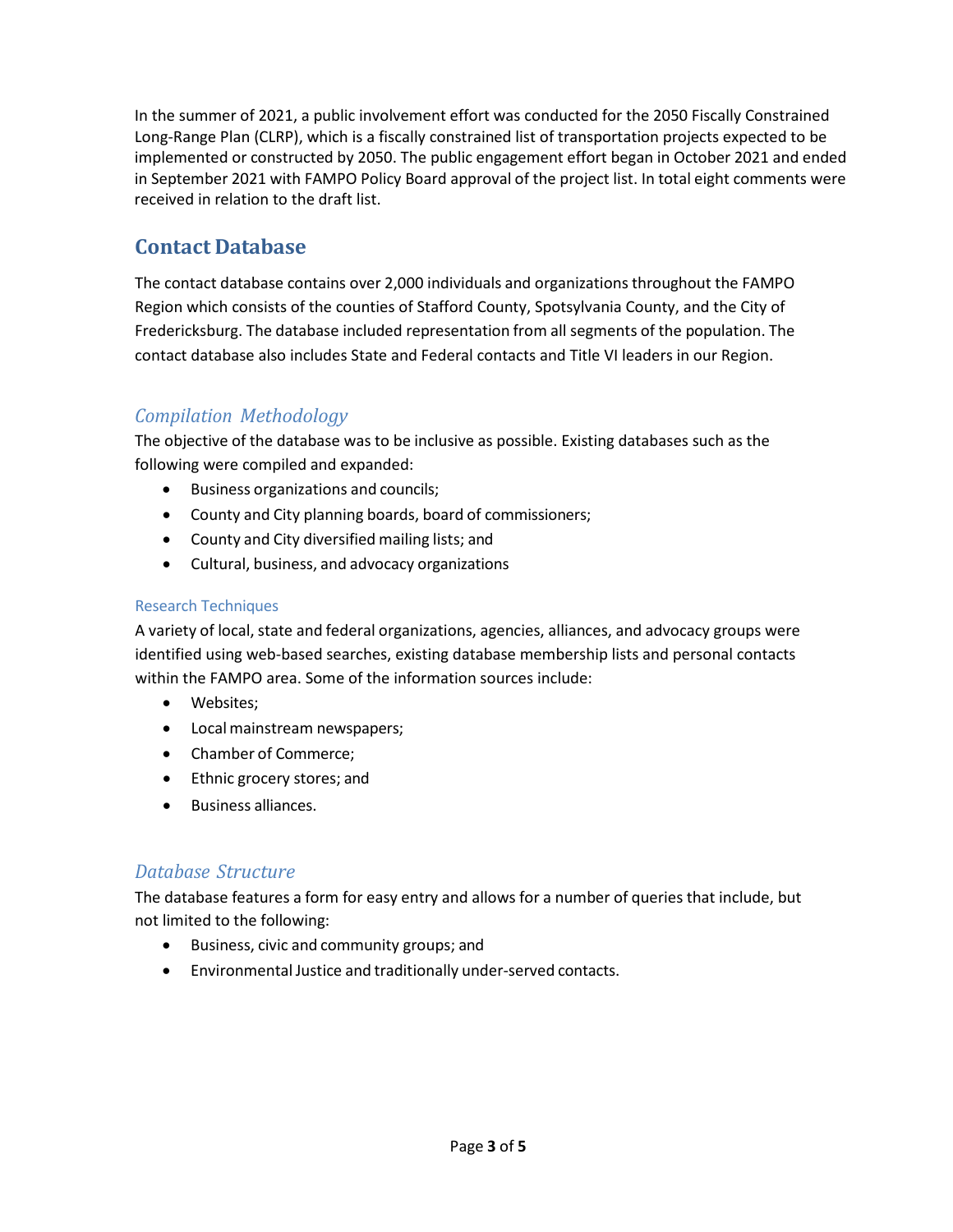#### *Future Use*

The purpose of the database is not only to meet FAMPO's immediate needs, but also to serve as a foundation for an evolving and expanding database for any FAMPO activity including future LRTP updates.

#### **A Summary of Public Comments Draft**

The 2050 LRTP Summary of Public Comments Draft was virtually distributed during the FAMPO Committee meetings.

# **Media Outreach**

The local news media was contacted to help disseminate information.

### **Newspaper Articles**

One newspaper article was published by the Free Lance Star.

| <b>Date</b>  | <b>Article</b>                                                                      |
|--------------|-------------------------------------------------------------------------------------|
| February 13, | GETTING THERE: Jan. 3 storm left 300,000 cubic yards of debris along Fredericksburg |
| 2022         | area roads / Future of LOCAL transportation <sup>3</sup>                            |

#### **Electronic Email Notifications**

Approximately 390 emails were sent to the FAMPO mailing list. The emails directed the recipients to the draft LRTP webpage for ways to provide comments and to make note of the public comment period and upcoming public hearing dates.

# **Public Comments**

FAMPO staff received sixteen (16) public comments during the final draft stage of the 2050 LRTP of which each recipient received an appreciation e-mail.

# **Social Media**

FAMPO utilized Facebook, Twitter, and LinkedIn to disseminate the information. The Facebook posts were shared by various organizations.

<sup>3</sup> …*Two years in the making, the new draft of the 2050 Long Range Transportation Plan has details on "our region's*  long-range transportation vision" and about 350 projects that could become reality in the next few decades. Through *Feb. 28, the public has a chance to send in comments that could help planners finalize the draft. The plan can be found on FAMPO's website…*